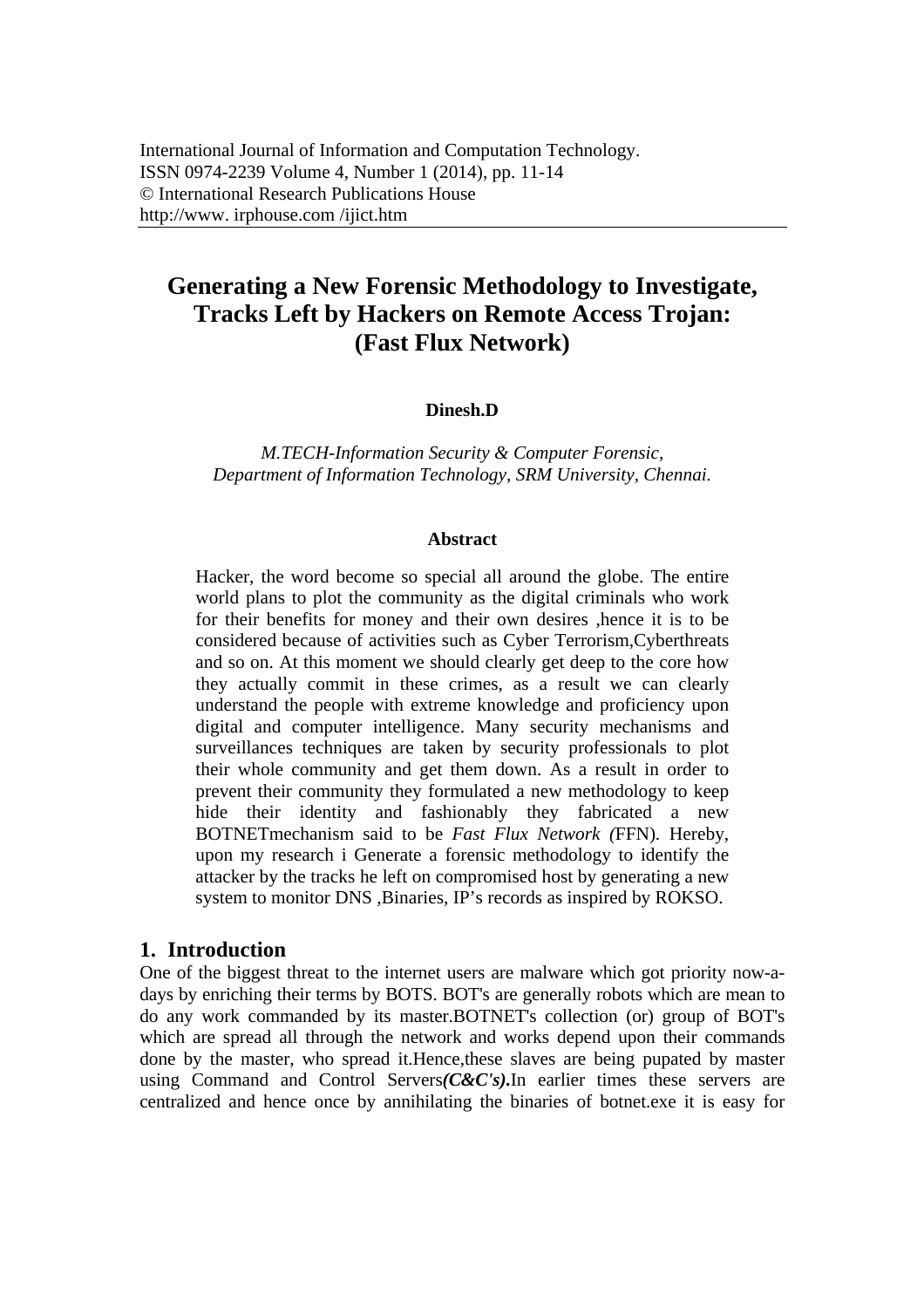forensic investigator to detect.Now-a-days it has been enriched by decentralized*C&C's*so it becomes highly undetectable and it will be still resilience and sty anonymously by slaying numerous slave host as a proxy layer .This kind of *C&C's*  are taken advantage and used by *FFN's.* 

#### **1.1 Fast Flux Networks**

Imagine a domain with 'n' number of IP addresses which can toggle in a very small time span denoted to be TTL .The hacker mainly uses this idea to generat*e fast flux network* a multiple numerous IP addresses in every 300ms for one domain. The hacker mainly host the phishing page or scam redirects to this web server which is malicious. Fast Flux Network is simply a domain with numerous multiple IP's.For example if a BOT client wanted connect to a network it gives a request, but the request is redirected to the DNS server which gives a reply with multiple IP's where they lay a proxy path to malicious webserver where an phishing pages are hosted.

#### **1.2 How it is benefit to Hacker**

Consider a situation where attacker post his Phishing pages to the webserver which can be done by changing the CName of the DNS.The victim who become slave to the C&C will be directed to the malicious webserver where the fastflux network is fabricated and hence by directing to the web server his/her IP addresses is added to the list for the toggling of IP address as discussed before and also there is an another chance to make use of the that particular host for the main attacking launch pad. When investigator starts his investigation it is very hard to plot him, because the *C&C's* that hacker mainly uses is away from the victim machine by laying many BOT clients as a proxy Path .MotherHost for the herding the bots is away from the network.So,it becomes a stealth proof for attacker and he makes use of this Fast Flux Network.

#### **2. Detection Mechanism**

#### **2.1 Tradational Measures**

Passive detection mechanisms are followed by security professionals and investigators to analysis behavior of bot.One great method handled are Intrusion Detection System(IDS),Intrusion Prevention System(IPS).Where this mechanism provide both on Network and even on Host .Hence forth the packets which enter both system and host is forwarded to the Analysis system which makes a blacklist of the entries and update to the firewall server which provides a registry of malware packets which is abstracted from the characteristic of their respective Binaries.

#### **2.2 LOBSTER Inspiration**

When the network size becomes bigger and inspection of packets through IDS,IPS is highly risk because due to the traffic load is high because of scalability of the network. Here comes the LOBSTER *(Large Scale Monitoring of Broadband based on Internet Infrastructure*) which has an architecture of de-centralized passive sensors to monitor the traffic of packets and their behaviors on the network. The main advantage of these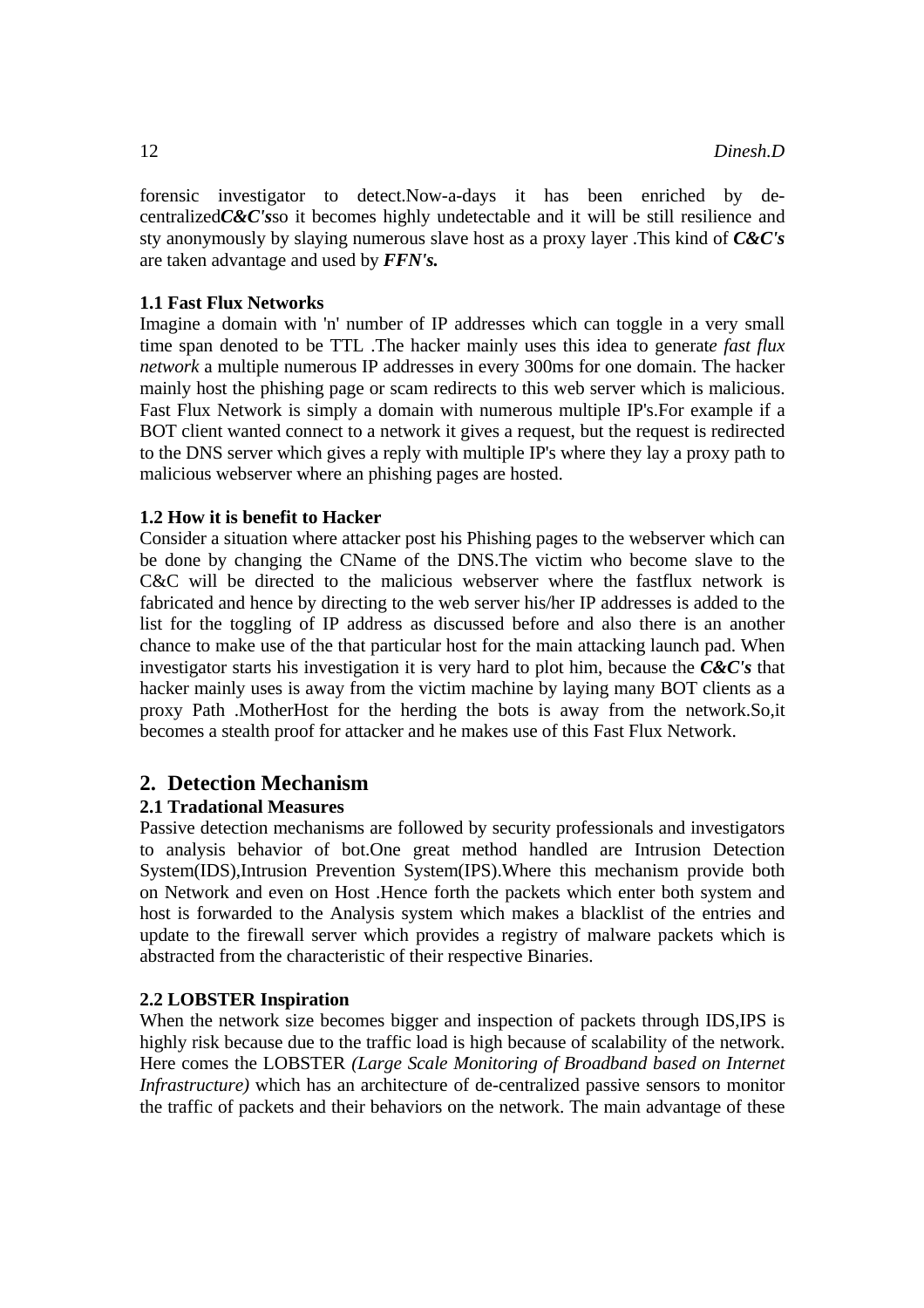de-centralized architecture is if any one server is responsible for monitoring and it face the problem of traffic load the traffic is routed to the nearest lobster server by loadbalancing system. So, the efficiency of monitoring is enhanced for administrators and investigators.

#### **2.3 Sink-Holing**

Technical countermeasure to take down the malicious webserver hosted by hacker done by he investigators. This is a simple analysis method by routing the traffic of the malicious server to the server made ditto, similar by the investigators with same static IP addresses.hence, thro and flow of data records of that particular malicious server is monitored by the investigators.

#### **2.4 DNS Cache Snooping**

Generally when user request domain for the service the request is taken to domain name system, this DNS system looks for the requested service where it looks for the requested domain and reply the user upon their request this conversation is stored in cache of DNS ,so when the same user request the same URL it provides a fast and reliable connection for the user i.e. The temporary storage of the particular domain,which is generally created by DNS based upon number of request and traffic routed to the particular domain.Here,the investigator installs a new inspection agent to annihilate and analyze the cache of each and every request by user upon domain.

This method of snooping of DNS provides a great scope of forensically investigate and to clearly monitor the flow of malicious data flow record packets.Hence,it is stored on snooping agent and those records are useful for fabricating a list of IP addresses and can be coined as a black list.

# **3. Proposal of Forensic System**

#### **3.1 ROKSO**

**(**Register of Known Spam Operation)is a database of "Hard-core spam gangs" and their history of servers, databases and list of IP addresses which are used to spam.Which was created by SPAMHAUS(*www.spamhaus.org*).This database is taken in control of many ISP's to make their data more secured .ROKSO holds the collection of files related to spam and cyber threat malware binaries and the servers and domain in SBL and XBL as archives.

The above process of being moving to chest of ROKSO and determination of black list is done by examining the IP header, CNAME ,AS records and so on.

#### **3.2 Analysis System on In and Out flow records**

Analysis system which exactly works like the Network Interface Card,the system i proposed can be a useful for both the individual users and also to the investigator.When,normally user request for the service from the public network he/she uses browser as a medium .from where the REQ packet is sent .Now,this packet is moved to the system is proposed where it directs to the chest of ROKSO where it holds the list of black list and white list entries of DNS that checks the requested